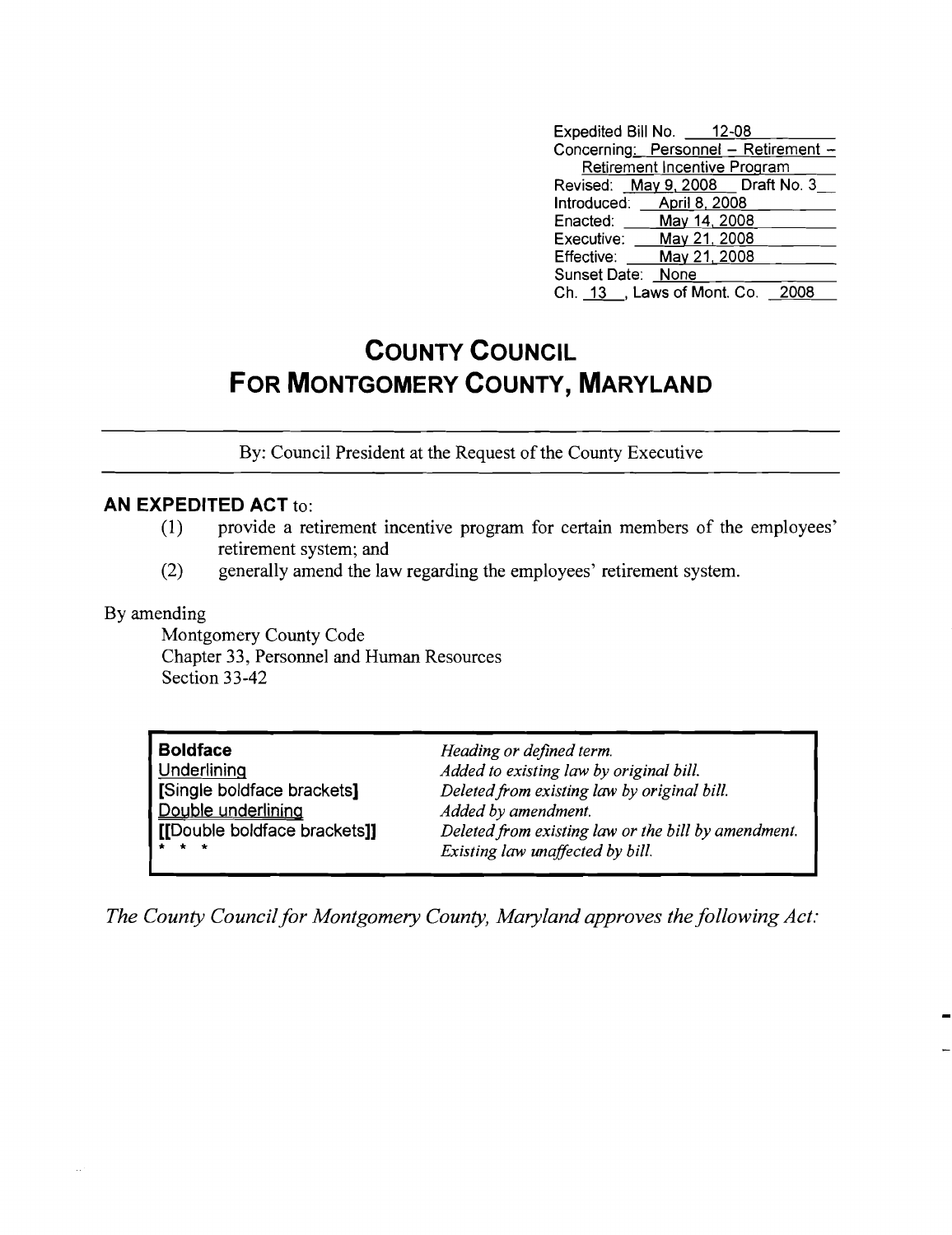| 1              |          |     |                     | Sec. 1. Section 33-42 is amended as follows:                                 |
|----------------|----------|-----|---------------------|------------------------------------------------------------------------------|
| $\overline{2}$ |          |     |                     | 33-42. Amount of pension at normal retirement date or early retirement date. |
| 3              |          |     |                     | $\star$<br>$\star$                                                           |
| 4              | $\Omega$ |     |                     | <u>Retirement Incentive Program.</u>                                         |
| 5              |          | (1) | <i>Eligibility.</i> |                                                                              |
| 6              |          |     | (A)                 | <u>A Group A or H member may participate in the</u>                          |
| 7              |          |     |                     | <u>Retirement Incentive Program if the member is eligible</u>                |
| 8              |          |     |                     | <u>for normal retirement as of July 1, 2008 or if the member</u>             |
| 9              |          |     |                     | is eligible for early retirement and within two years of                     |
| 10             |          |     |                     | meeting the criteria for normal retirement as of July 1,                     |
| 11             |          |     |                     | <u>2008.</u>                                                                 |
| 12             |          |     | (B)                 | [[Elected]] <u>An elected</u> or appointed [[officials are]]                 |
| 13             |          |     |                     | <u>official is not eligible to participate.</u>                              |
| 14             |          |     | $\circ$             | A member who wishes to participate must notify the                           |
| 15             |          |     |                     | <u>Office of Human Resources in writing by May [[1]] 21,</u>                 |
| 16             |          |     |                     | [[Members]] Any member chosen to participate<br>2008.                        |
| 17             |          |     |                     | <u>must complete all required forms and retire as of July 1,</u>             |
| 18             |          |     |                     | 2008.                                                                        |
| 19             |          |     | (D)                 | [[Members]] Any member employed by a participating                           |
| 20             |          |     |                     | [[agencies are]] agency is not eligible to participate.                      |
| 21             |          |     | (E)                 | <u>A member who retires on a disability retirement under</u>                 |
| 22             |          |     |                     | Section 33-43 or a discontinued service retirement under                     |
| 23             |          |     |                     | Section 33-45(d) is not eligible to participate.                             |
| 24             |          | (2) |                     | <b>Early Retirement Reduction.</b>                                           |
| 25             |          |     | (A)                 | <u>A member who is eligible for early retirement and within</u>              |
| 26             |          |     |                     | one year of meeting the criteria for normal retirement                       |
|                |          |     |                     |                                                                              |

 $\sim 10$ 

 $\sim 10^6$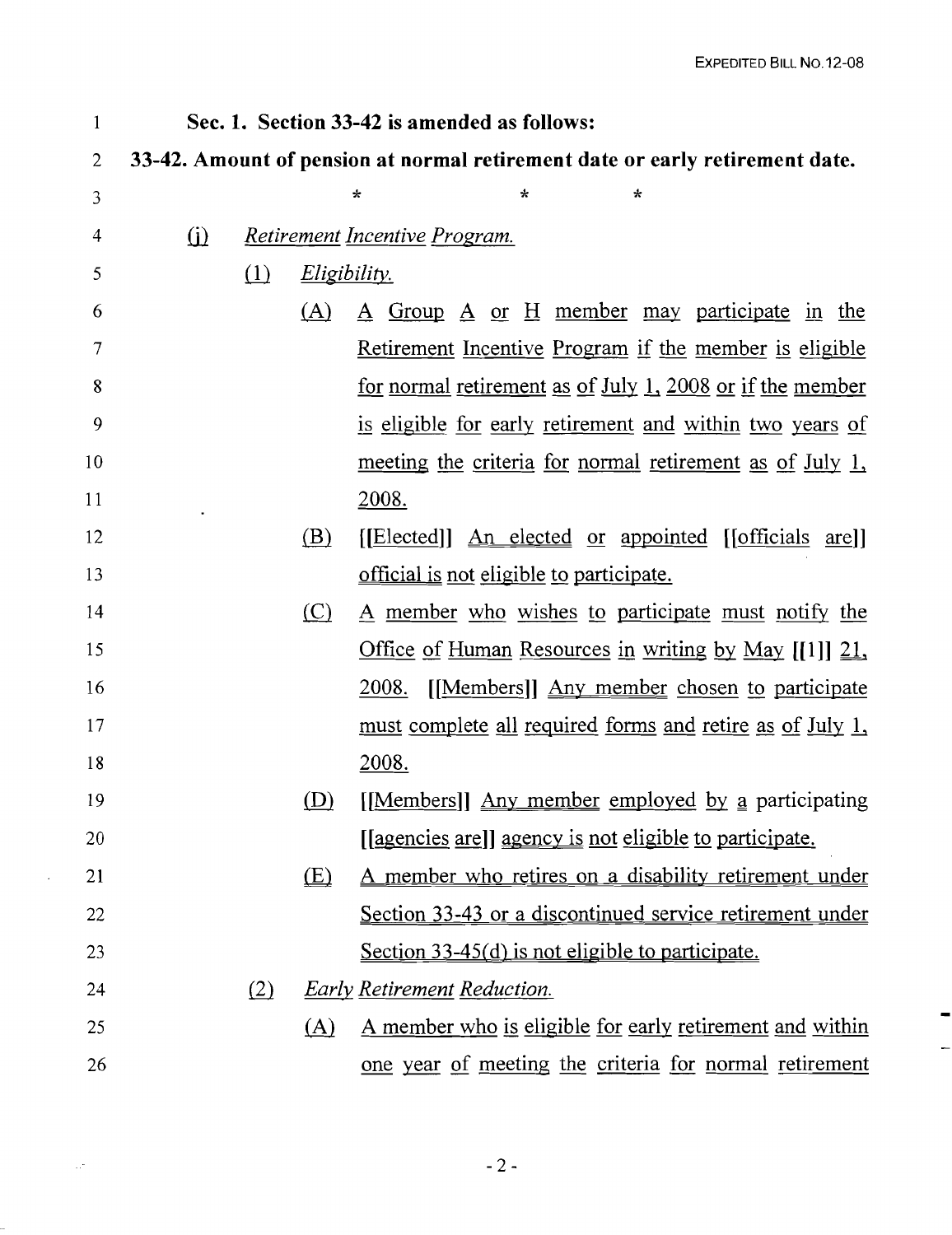$\ddot{\phantom{a}}$ 

|     |     |       | <u>[[will]] must not have any early retirement reduction</u>             |
|-----|-----|-------|--------------------------------------------------------------------------|
|     |     |       | applied to the member's pension benefit.                                 |
|     | (B) |       | <u>A member who is eligible for early retirement and within</u>          |
|     |     |       | two years of meeting the criteria for normal retirement                  |
|     |     |       | [[will]] must have an early retirement reduction factor of               |
|     |     |       | $[$ [two percent $(2\%)$ ]] $2\%$ applied to the member's                |
|     |     |       | <u>pension</u> benefit.                                                  |
| (3) |     |       | <i><u>Additional Retirement Benefit.</u></i> In addition to a member's a |
|     |     |       | pension benefit calculated under this Section, the member                |
|     |     |       | [[will]] <u>must</u> receive an additional \$25,000 retirement benefit.  |
|     |     |       | The member may elect to receive the additional \$25,000                  |
|     |     |       | retirement benefit as follows:                                           |
|     | (A) |       | [[Upon]] When the [[member's retirement]] member                         |
|     |     |       | <u>retires</u> , the additional \$25,000 retirement benefit [[will]]     |
|     |     |       | <u>must</u> be paid:                                                     |
|     |     | (i)   | to the member in one lump sum;                                           |
|     |     | (ii)  | as a direct rollover to an eligible retirement plan                      |
|     |     |       | (as defined in the Internal Revenue Code); or                            |
|     |     | (iii) | <u>a combination of (i) and (ii);</u>                                    |
|     | (B) |       | Beginning on the member's retirement date, 12 monthly                    |
|     |     |       | installment payments [[will]] must be paid:                              |
|     |     | (i)   | to the member;                                                           |
|     |     | (ii)  | as a direct rollover to an eligible retirement plan                      |
|     |     |       | (as defined in the Internal Revenue Code); or                            |
|     |     | (iii) | $\underline{a}$ combination of (i) and (ii); or                          |
|     |     |       |                                                                          |

 $\propto_{\Delta^{\rm in}}$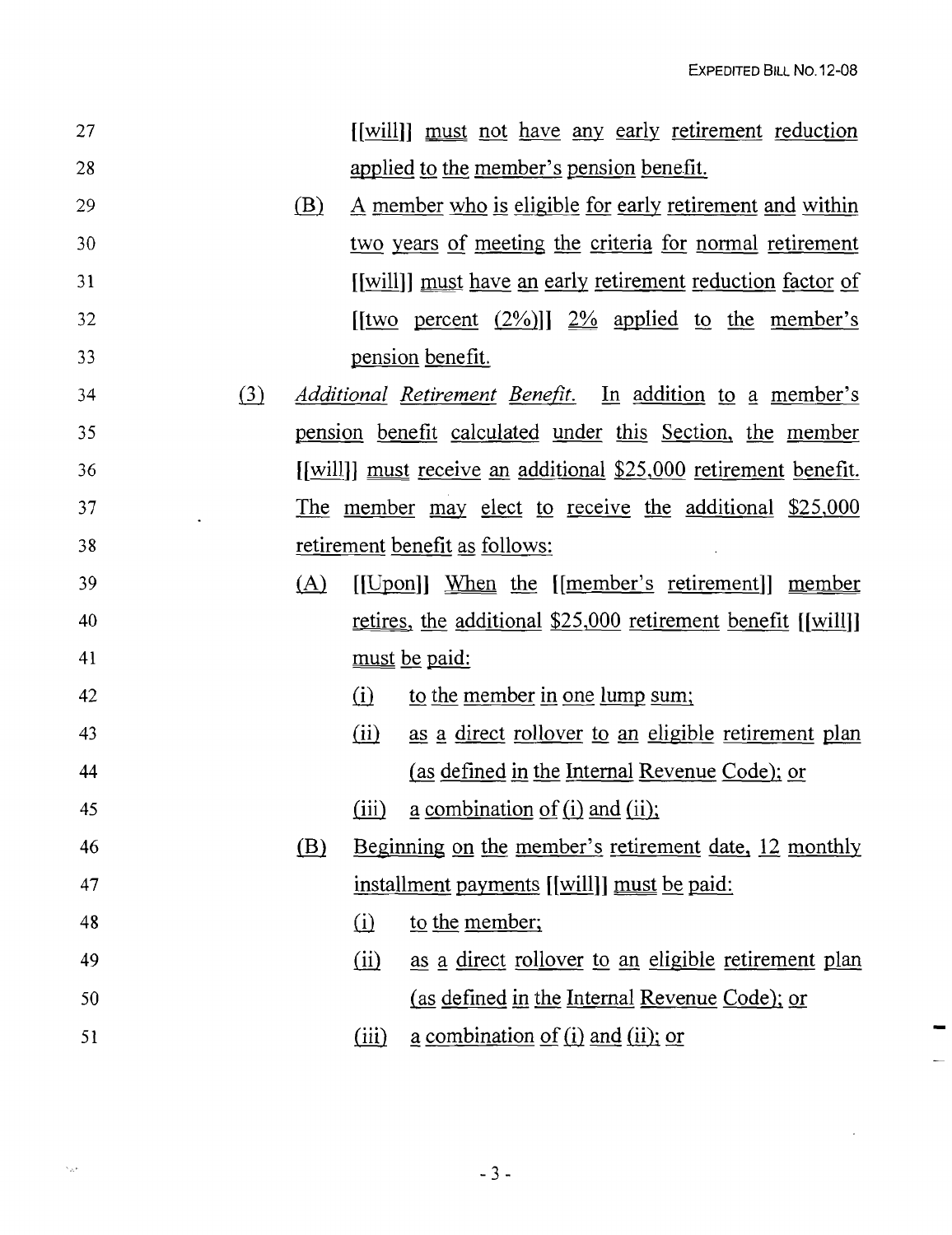$\overline{\phantom{a}}$ 

| 52 |     | (C)<br>as an additional retirement benefit paid over the                  |
|----|-----|---------------------------------------------------------------------------|
| 53 |     | member's lifetime in the pension option elected by the                    |
| 54 |     | member under Section 33-44.                                               |
| 55 | (4) | Cost of Living. Cost of living adjustments do not apply to this           |
| 56 |     | $[No]$ $\Delta$ cost of living [[adjustments calculated]]<br>benefit.     |
| 57 |     | <u>adjustment under [[subsection]] Section 33-44(c)</u> [[will]] must     |
| 58 |     | not include the \$25,000 additional retirement benefit.                   |
| 59 | (5) | <i>Approval.</i> The Chief Administrative Officer must approve a          |
| 60 |     | <u>request to participate in the program from a member employed</u>       |
| 61 |     | [[by]] in the Executive Branch. The Council Staff Director                |
| 62 |     | must approve a request to participate in the program from a               |
| 63 |     | <u>member employed</u> [[by]] in the Legislative Branch. If more          |
| 64 |     | than (twenty percent $(20\%)$ ) $20\%$ of members eligible to             |
| 65 |     | participate in the Executive Branch, [[both]] either Countywide           |
| 66 |     | [[and]] <u>or by department</u> , [[request]] apply to participate in the |
| 67 |     | program, the Chief Administrative Officer may limit the                   |
| 68 |     | number of [[members, both]] participants, either on a                     |
| 69 |     | <u>Countywide</u> [[and]] <u>or department basis. If more than 20% of</u> |
| 70 |     | members eligible to participate in the Legislative Branch apply           |
| 71 |     | to participate in the program, the Council Staff Director may             |
| 72 |     | <u>limit the number of participants. The Chief Administrative</u>         |
| 73 |     | <u>Officer and the Council Staff Director [[will]] must base any</u>      |
| 74 |     | [ <i>limitations</i> ]] limits on the number of participants on years of  |
| 75 |     | service with the County. Years of service with the County                 |
| 76 |     | <u>(does) must not include service with a participating agency,</u>       |
| 77 |     | purchased service, or sick leave.                                         |

 $\frac{1}{2}$  . <br> <br> The second  $\frac{1}{2}$ 

 $\langle \hat{u}_\mu \hat{e}_\nu \rangle$  .